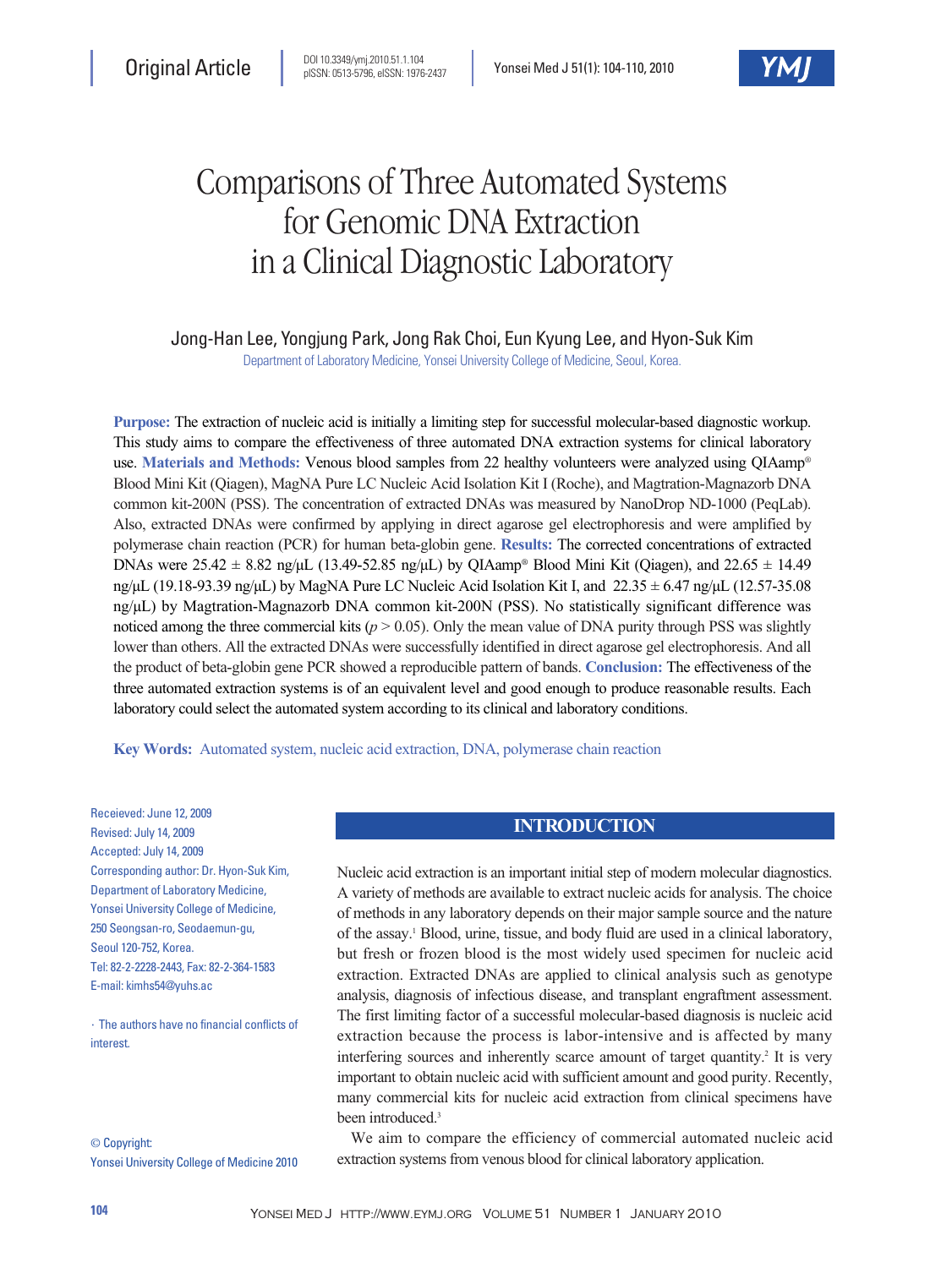# **MATERIALS AND METHODS**

## **Twenty-two samples for genomic DNA extraction from healthy volunteers**

Venous whole blood samples from 22 healthy volunteers were obtained with K<sub>2</sub>-EDTA tubes (BD Vacutainer® BD, Franklin Lakes, NJ, USA). This study was performed with informed consent from all volunteers and conformed to the principles of the Helsinki Declaration.

## **Genomic DNA extraction**

Nucleic acids from each 200 µL of EDTA-whole blood sample were extracted. After cell lysis and protein denaturation, extractions with automated systems were performed. The final extracted elution volumes were 100 µL by MagNA Pure LC, 200 µL by Magtration System 12GC, and 200 µL by QIAcube (Qiagen, Hiden, Germany).

#### **Nucleic acid extraction with automated systems**

## QIAamp® Blood Mini Kit with QIAcube

QIAamp® Blood Mini Kit (Qiagen, Hilden, Germany) with QIAcube (Qiagen) uses spin column technology. From the 200 µL input volume of EDTA-whole blood sample, a final 200 µL extracted volume was obtained. The steps were as follows: Samples were lysed and heated in the orbital shaker. Each lysate was transferred to a spin column in a rotor adapter and if the lysate needed to be homogenized or cleared, it was transferred to the middle position of the rotor adapter. Nucleic acids were bound to the silica membranes or purification resins of the spin column and washed to remove contaminants. The spin column was transferred to a collection tube for elution of purified nucleic acids.

MagNA Pure LC Nucleic Acid Isolation Kit I with MagNA Pure LC

MagNA Pure LC Nucleic Acid Isolation Kit I with MagNA Pure LC (Roche Diagnostics, GmbH, Mannheim, Germany) is based on magnetic-bead technology with a special buffer containing chaotropic salts and proteinase K. Nucleic acids are bound to the surface of the magnetic glass particles. Cellular debris were removed by several washing steps and the purified nucleic acids were eluted. From the 200 µL input volume of EDTA-whole blood, 100 µL output volume of extracted genomic DNA product was obtained, after the magnetic beads were separated from the solution. We used corrected concentrations of extracted DNAs because the final extracted volume of MagNA Pure LC Nucleic Acid Isolation Kit I was smaller than those of other kits.

Magtration-Magnazorb DNA common kit-200N with Magtration System 12GC

Magtration-Magnazorb DNA common kit-200N with Magtration System 12GC [Precision System Science (PSS) Co. Ltd., Chiba, Japan] adopts the principle of magnetic particle-based technology. The basic steps were as follows: Target cells were lysed by chaotropic reagents, causing the release of nucleic acids which then was absorbed on magnetic silica beads under high-ionic-strength conditions. Each nucleic acid could be selectively captured by changing the ionic strength. Unbound free proteins, nucleic acids, and other small cellular debris were removed by washing with 70% ethanol. Bound nucleic acid could be eluted from the beads with H2O or a low ionic strength buffer. This system used magnetic beads which were aggregated by applying a magnet to the narrow portion of a tip. The separation and resuspension of magnetic particles were performed within the disposable tip. On this study, from 200 µL input volume of whole blood, we got 200 µL volume of extracted DNA.

## **Measurement of nucleic acid concentration and purity**

The concentrations of extracted DNAs were measured by NanoDrop ND-1000 spectrophotometer (PeqLab, Erlangen, Germany). The NanoDrop ND-1000 is a full-spectrum spectrophotometer for measuring the absorbance of DNA, RNA, protein, and dye. It can measure a spectrum ranging from 220 to 750 nm automatically. The spectrum measurement is then performed with 2 optical fibers installed in the pedestal (emitting light of a Xenon lamp) and the sample arm (spectrometer with linear CCD array). DNA, RNA, protein, or dye in 1.5 µL volume can be measured without cuvettes or capillaries. DNA concentration and optical density (OD) ratio at 260/280 nm to evaluate purity of DNA1 were calculated at the same time.

#### **Electrophoresis of extracted DNAs for confirmation**

The quality of the extracted nucleic acids by three automated systems was confirmed by direct gel loading and was amplified by PCR for human beta-globin gene. After quantifying the extracted nucleic acids by NanoDrop, the products were directly loaded into the 0.8% agarose gel with molecular markers. Reproducibility of each system was evaluated by loading the extracted DNAs from the same sample. For internal control human beta-globin gene identification was performed by PCR (Primers and reagents from Bioneer, Daejeon, Korea). We also used premix Accu-Power HF PCR PreMix (Bioneer), containing forward primer 1.0 µL, backward primer 1.0 µL, and extracted DNA 2.0  $\mu$ L (total 20  $\mu$ L volume). The human beta-globin gene was amplified with forward (5'-ACACAACTGTGTTCA CTAAC-3') and reverse (5'-CAACTTCATCCACGTTCA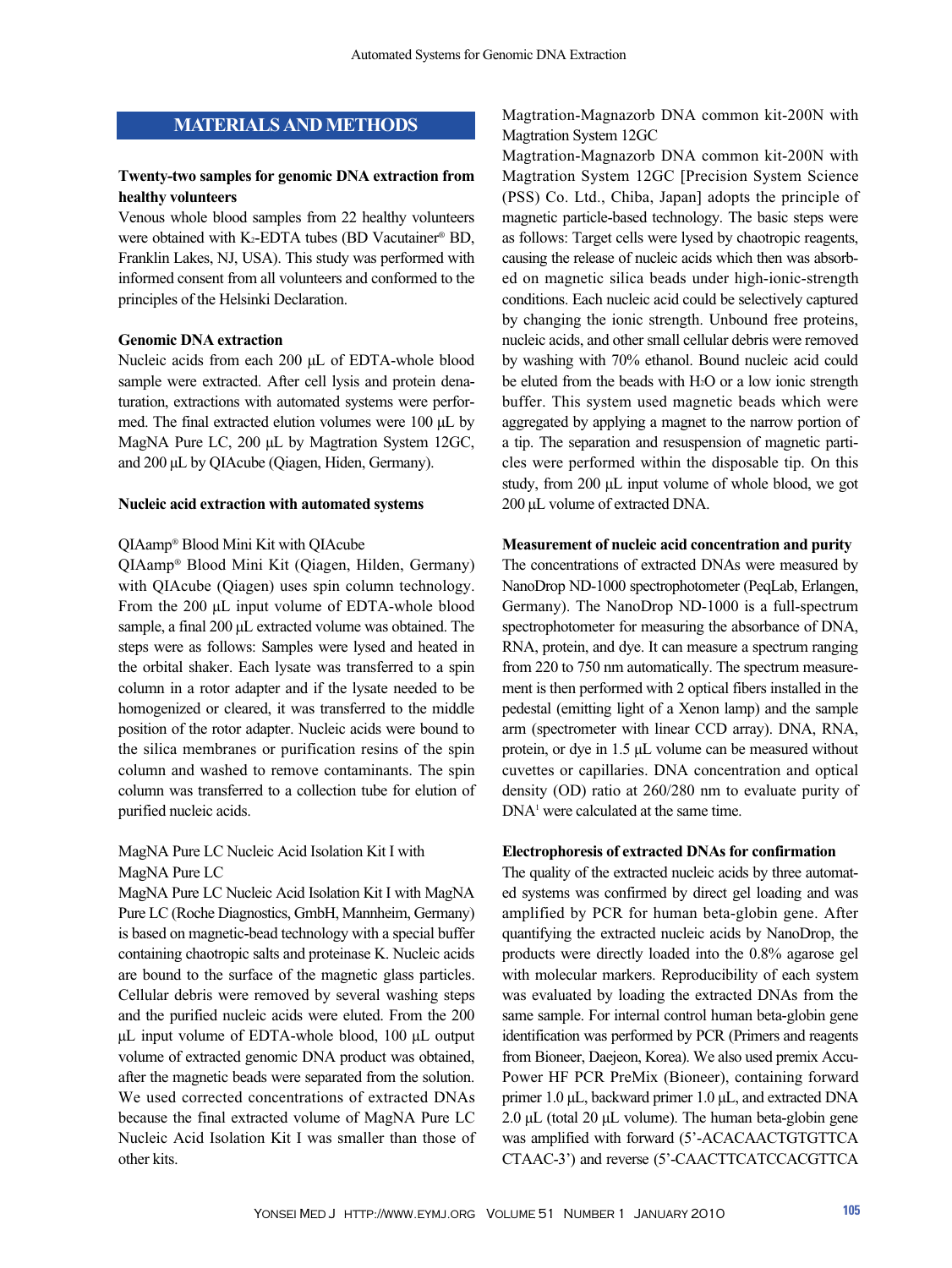| Company               | Unit   | Qiagen       | Roche               | <b>PSS</b>          |  |
|-----------------------|--------|--------------|---------------------|---------------------|--|
| Automated machine     | Name   | OIAcube      | MagNA Oure LC       | Magtration          |  |
|                       |        |              |                     | System 12GC         |  |
| Reagent kit           | Name   | Qiagen blood | MagNA pure LC       | Magtration-MagaZorb |  |
|                       |        | mini kit     | DNA Isolation kit I | DNA Common Kit-200N |  |
| Automation            |        | Full         | Full                | Full                |  |
| Principle             |        | Spin column  | Magnetic particle   | Magnetic particle   |  |
| Runtime by            | Minute | 5.08         | 2.81                | 2.5                 |  |
| manufacturer / sample |        |              |                     |                     |  |
| Runtime by            | Minute | 5.25         | 4.55                | 3.3                 |  |
| this study / sample   |        |              |                     |                     |  |
| Maximum sample        | Number | 12           | 32                  | 12                  |  |
| number / load         |        |              |                     |                     |  |

| Table 1. Characteristics of Three DNA Extraction Systems for Genomic DNA Extraction from Venous Blood |  |  |  |  |
|-------------------------------------------------------------------------------------------------------|--|--|--|--|
| Samples                                                                                               |  |  |  |  |

# **Table 2.** Results of Genomic DNA Extraction from Whole Blood Samples by Three Automated Systems

| Kit name             | QIAamp blood mini kit<br>$(200/200 \,\mu L)$ |        | Magna LC Nucleic<br>Acid Isolation Kit I<br>$(200/100 \,\mu L)$ |        | Magtration-Magnazorb<br>DNA common kit-200N<br>$(200/200 \,\mu L)$ |        |  |
|----------------------|----------------------------------------------|--------|-----------------------------------------------------------------|--------|--------------------------------------------------------------------|--------|--|
| (input / output      |                                              |        |                                                                 |        |                                                                    |        |  |
| volume)              |                                              |        |                                                                 |        |                                                                    |        |  |
| sample number        | Corrected DNA                                | Purity | Corrected DNA                                                   | Purity | Corrected DNA                                                      | Purity |  |
|                      | concentration*                               |        | concentration*                                                  |        | concentration*                                                     |        |  |
| #1                   | $21.64$ ng/ $\mu$ L                          | 1.93   | $18.88$ ng/ $\mu$ L                                             | 1.93   | 14.96 ng/µL                                                        | 1.60   |  |
| #2                   | $32.86$ ng/ $\mu$ L                          | 1.82   | $23.78$ ng/ $\mu$ L                                             | 1.83   | $26.65$ ng/ $\mu$ L                                                | 1.78   |  |
| #3                   | 32.20 ng/µL                                  | 1.91   | 25.51 ng/µL                                                     | 1.91   | $26.53$ ng/ $\mu$ L                                                | 1.77   |  |
| $\#4$                | 21.34 ng/µL                                  | 1.82   | 19.92 ng/µL                                                     | 1.97   | 13.91 ng/µL                                                        | 1.70   |  |
| #5                   | 18.87 ng/µL                                  | 1.83   | $20.68$ ng/ $\mu$ L                                             | 1.90   | 15.27 ng/µL                                                        | 1.71   |  |
| #6                   | 26.37 ng/µL                                  | 1.86   | $24.18$ ng/ $\mu$ L                                             | 1.88   | 25.71 ng/µL                                                        | 1.72   |  |
| #7                   | 24.21 ng/µL                                  | 1.99   | $22.98$ ng/ $\mu$ L                                             | 1.90   | $22.09$ ng/ $\mu$ L                                                | 1.70   |  |
| $\#8$                | $25.64$ ng/ $\mu$ L                          | 1.75   | 18.27 ng/µL                                                     | 1.92   | $18.64$ ng/ $\mu$ L                                                | 1.69   |  |
| #9                   | 22.54 ng/µL                                  | 1.82   | 21.47 ng/µL                                                     | 1.93   | $28.62$ ng/ $\mu$ L                                                | 1.73   |  |
| #10                  | $15.32$ ng/ $\mu$ L                          | 1.92   | $16.99$ ng/ $\mu$ L                                             | 1.91   | $16.50$ ng/ $\mu$ L                                                | 1.65   |  |
| #11                  | 19.74 ng/µL                                  | 1.86   | 17.50 ng/µL                                                     | 1.88   | $21.24$ ng/ $\mu$ L                                                | 1.63   |  |
| #12                  | 35.61 ng/µL                                  | 1.85   | 30.51 ng/µL                                                     | 1.89   | 34.39 ng/µL                                                        | 1.70   |  |
| #13                  | 27.93 ng/µL                                  | 1.71   | 29.00 ng/µL                                                     | 1.95   | $23.17$ ng/ $\mu$ L                                                | 1.66   |  |
| #14                  | 23.23 ng/µL                                  | 2.04   | $21.38$ ng/ $\mu$ L                                             | 1.87   | $26.41$ ng/ $\mu$ L                                                | 1.62   |  |
| #15                  | 52.85 ng/µL                                  | 1.59   | $25.78$ ng/ $\mu$ L                                             | 1.91   | $22.00$ ng/ $\mu$ L                                                | 1.67   |  |
| #16                  | $20.26$ ng/ $\mu$ L                          | 1.87   | 19.97 ng/µL                                                     | 1.89   | 19.19 ng/µL                                                        | 1.56   |  |
| #17                  | $21.94$ ng/ $\mu$ L                          | 1.81   | 28.54 ng/µL                                                     | 1.90   | $21.77$ ng/ $\mu$ L                                                | 1.65   |  |
| #18                  | 33.03 ng/µL                                  | 1.83   | $9.59$ ng/ $\mu$ L                                              | 1.71   | $35.08$ ng/ $\mu$ L                                                | 1.76   |  |
| #19                  | 13.49 ng/µL                                  | 1.86   | $16.20$ ng/ $\mu$ L                                             | 1.60   | $12.57$ ng/ $\mu$ L                                                | 1.79   |  |
| #20                  | 14.62 ng/µL                                  | 1.79   | $16.52$ ng/ $\mu$ L                                             | 1.90   | 15.72 ng/µL                                                        | 1.65   |  |
| #21                  | 34.01 ng/µL                                  | 1.90   | 46.70 ng/µL                                                     | 1.95   | $31.57$ ng/ $\mu$ L                                                | 1.85   |  |
| #22                  | $21.51$ ng/ $\mu$ L                          | 1.82   | $24.06$ ng/ $\mu$ L                                             | 1.90   | 19.68 ng/ $\mu$ L                                                  | 1.90   |  |
| $Mean \pm SD$        | $25.42 \pm 8.82$ ng/µL $1.84 \pm 0.09$       |        | $22.66 \pm 7.24$ ng/µL $1.88 \pm 0.08$                          |        | $22.35 \pm 6.47$ ng/µL $1.70 \pm 0.08$                             |        |  |
| Range<br>$(min-max)$ | 13.49 - 52.85 ng/uL 1.59 - 2.04              |        | $9.59 - 46.70$ ng/ $\mu$ L                                      | 1.60   | 12.57 - 35.08 ng/uL 1.56 - 1.90                                    |        |  |

\*Corrected DNA concentration = [elution volume (100  $\mu$ L)  $\times$  DNA quantity by NanoDrop ND-1000)] / sample volume (200  $\mu$ L).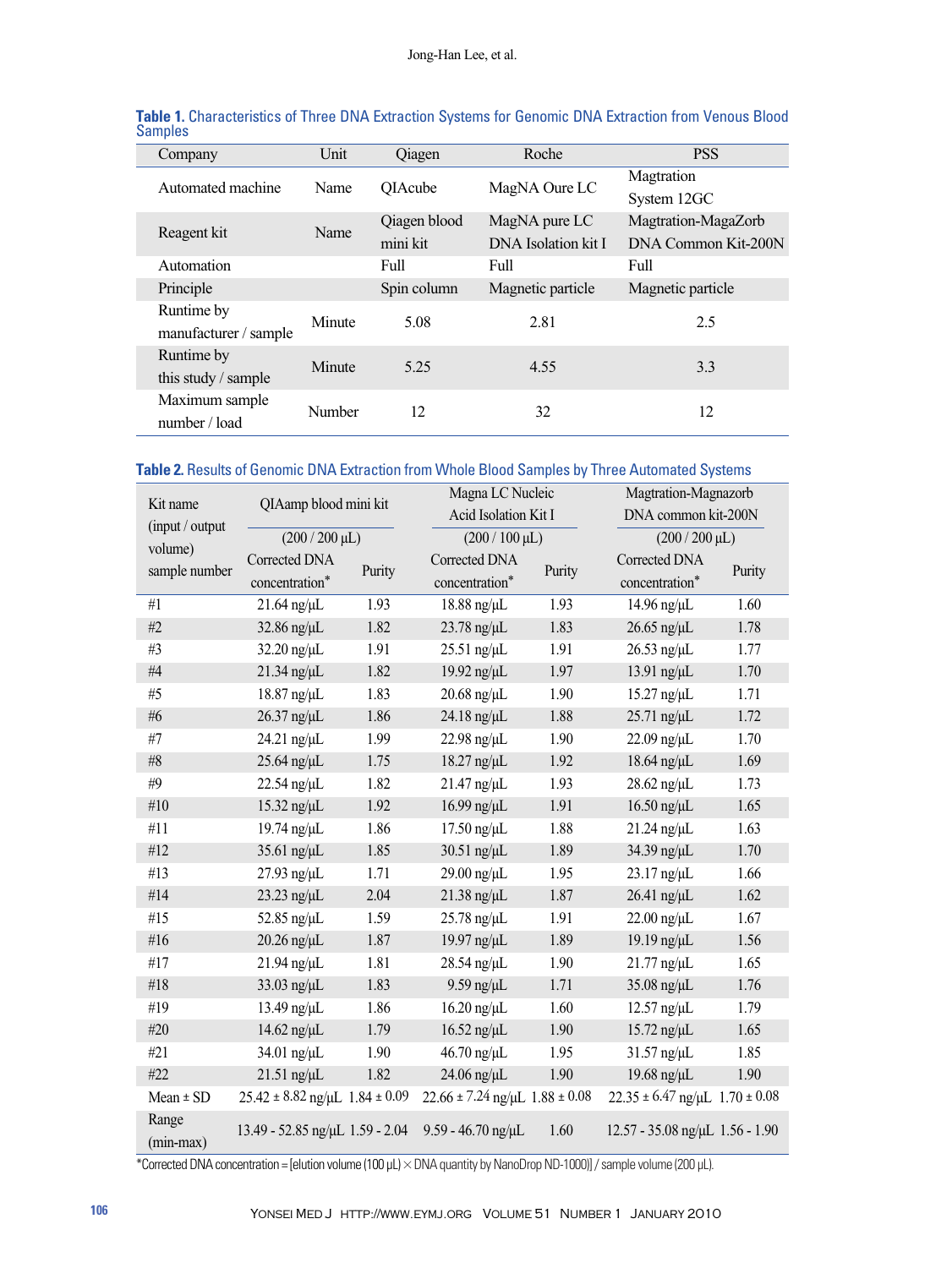CC-3') primers with the reaction parameters; 94˚C, 5 min and 94˚C, 30 sec, and 53˚C, 30 sec for 30 cycles, and 72˚C, 5 min for extension. PCR products were separated on 2.0% agarose gel and visualized by ethidium bromide staining.

#### **Statistical analysis**

The mean and standard deviation (SD) were calculated for all measurements and one-way analysis of variance (ANOVA) with Tukey's Honestly Significant Differences (HSD) post hoc tests were performed with the results. Pearson's correlation coefficient was used for understanding the correlations between the extracted DNAs of each commercial extraction kit. We estimated the correlation between each extraction method. A *p* value less than 0.05 was considered as significantly statistically different. Statistical analysis was performed by SPSS 12.0 (SPSS Inc., Chicago, IL, USA).

## **RESULTS**

## **Concentrations and purity of extracted DNAs**

The characteristics of three DNA extraction systems for genomic DNA from ethylenediaminetetraacetic acid (EDTA)-blood samples were summarized in Table 1. All of the concentrations (ng/ $\mu$ L) and purity (A260/A280) of extracted DNA from 22 whole blood samples were quantified by NanoDrop ND-1000 (Table 2). The average concentration of the total extracted DNAs by three commercial kits was  $23.47 \pm 7.58$  (mean  $\pm$  SD) ng/ $\mu$ L (min-max, 9.59-52.85 ng/µL). There's no statistical difference in the corrected concentration of extracted DNAs ( $p > 0.05$ ) among the three commercial kits, i.e., QIAamp® Blood Mini Kit (25.42  $\pm$  8.82, 13.49-52.85 ng/µL), MagNA Pure LC Nucleic Acid Isolation Kit I  $(22.65 \pm 14.49, 19.18 - 93.39)$ ng/µL), and Magtration-Magnazorb DNA common kit-200N Magtration System 12GC [Precision System Science (PSS) Co. Ltd.]  $(22.35 \pm 6.47, 12.57 - 35.08 \text{ ng/µL}).$ 

The mean purity and range of extracted DNAs (A260/ A280) of each kit was  $1.84 \pm 0.09$ , 1.59-2.04 by Oiagen,  $1.88 \pm 0.81$ , 1.60-1.97 by Roche, and  $1.70 \pm 0.08$ , 1.56-1.90 by PSS.

## **Comparisons of the concentration of extracted DNA by each automated system**

Pearson's correlation coefficient (r) was  $0.43$  ( $p = 0.045$ ) between Qiagen and Roche; between Qiagen and PSS was 0.6 (*p* = 0.003); and between Roche and PSS was 0.39 (*p* = 0.069) (Fig. 1).

#### **Downstream applications**

Regardless of the concentration of extracted DNAs, band

patterns of them in direct agarose gel applications (0.8% agarose) (Fig. 2A) and post human beta-globin gene polymerase chain reaction (PCR) products (2.0% agarose) (Fig. 2B) were performed to evaluate the quality and quantity of extracted nucleic acids. Consistent band patterns of extracted DNAs (Fig. 3A) and post beta-globin gene PCR products were identified (Fig. 3B) from the same samples.



**Fig. 1.**Correlations between extracted DNAs of three automated DNA extraction systems.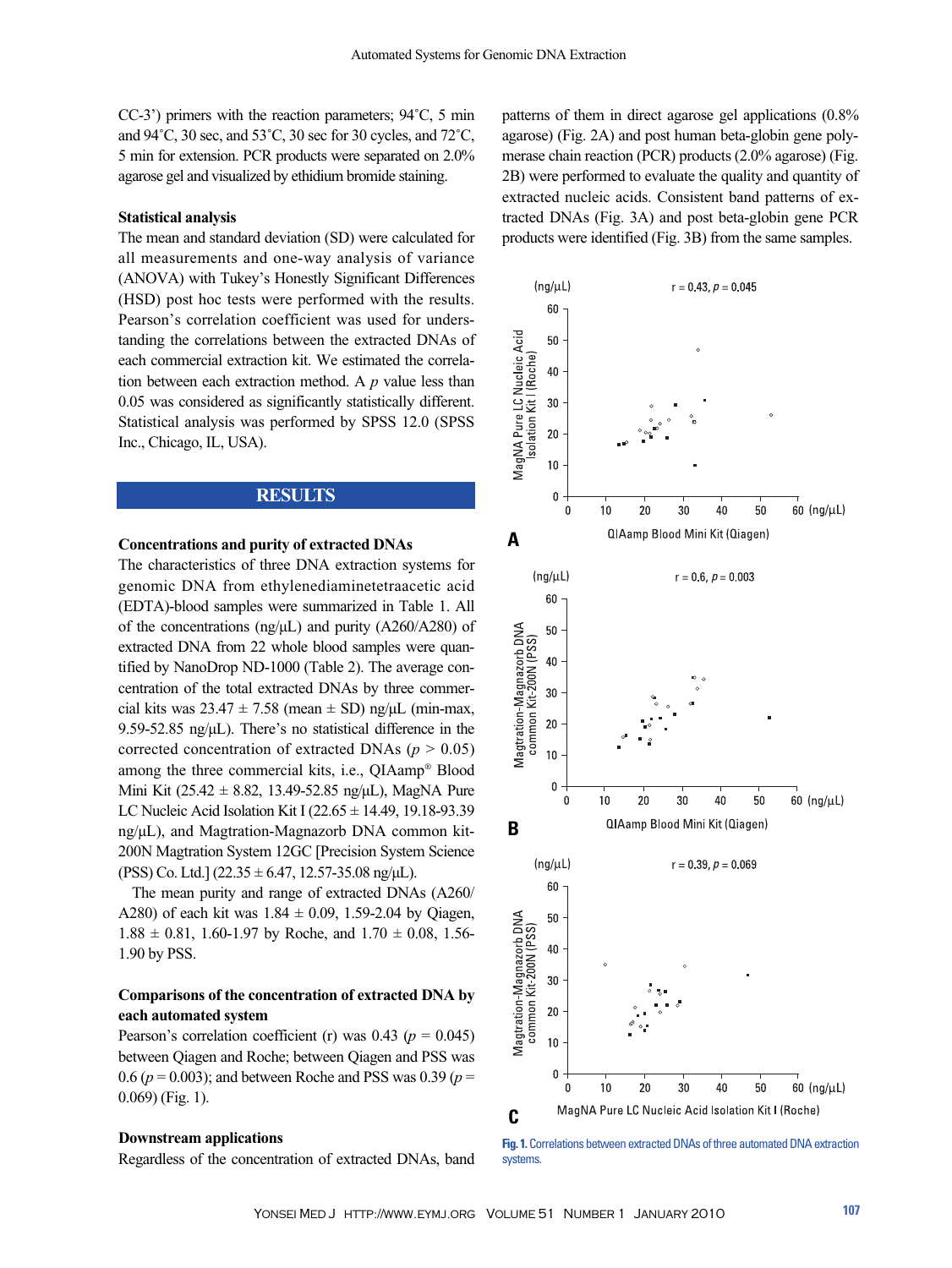

Oiagen (L1,  $L2$  $M1$ . M2,  $H1$  ); Roche (L1,  $L2$ ,  $M1.$ M2,  $H1$  ); PSS (L1,  $L2$ ,  $M1.$  $M2.$  $H1$  ):



automated DNA extraction systems in 0.8% agarose gel, 0.5% tris-borate-EDTA (L1, L2, M1, M2, H1; lowest, 2nd lowest, middle 1, middle 2, highest DNA quantity). (B) Electrophoresis of beta globin gene PCR products by three automated DNA extraction systems in 2% agarose gel, 0.5% trisborate-EDTA (L1, L2, M1, M2, H1; lowest, 2nd lowest, middle 1, middle 2, highest DNA quantity). EDTA, ethylenediaminetetraacetic acid.

# **DISCUSSION**

Recently, in the clinical laboratory the number of items and samples of molecular testing were rapidly increasing because many molecular methods have been adopted in modern medicine. The aim of this study is to evaluate the efficiency of automated DNA extraction systems for a clinical diagnostic laboratory. Three systems were selected because they could be used in clinical application and have appropriate capacity for our work load.

Venous blood sample is the most common clinical specimens for molecular diagnosis. It was reported that more than 70% of the original high-molecular weight DNA ( $> 25$  kb) can be recovered from blood stored for 3 days with EDTA or acid citrate dextrose (ACD), even when stored at room temperature.<sup>4</sup> Generally, both EDTA and ACD specimen tubes provide good yields of nucleic acid for PCR and other assays.<sup>1</sup> Garg, et al. suggested that freezing the blood clot had no measurable effect on the quantity or purity of the DNA extracted.<sup>5</sup> Recently, commercial DNA extraction kits with automated devices were launched to overcome large demands of clinical laboratory. Our data could be helpful to adopt automated DNA extraction systems for a clinical laboratory.

We measured the concentration of extracted DNAs through NanoDrop ND-1000, direct gel applications, and beta-globin gene PCR product identification. All testing parameters showed generally good results. Magtration-Magnazorb RNA common kit-N200 (PSS) showed relatively lower purity, compared to the other kits, but it was not beyond an acceptable range. In general, the ratio of A260/ A280 is acceptable purity between 1.6-2.0.<sup>6,7</sup>

This lower purity might be caused by contamination with organic solvents or proteins, they could lower optical density (OD), and also prevent accurate nucleic acid quan-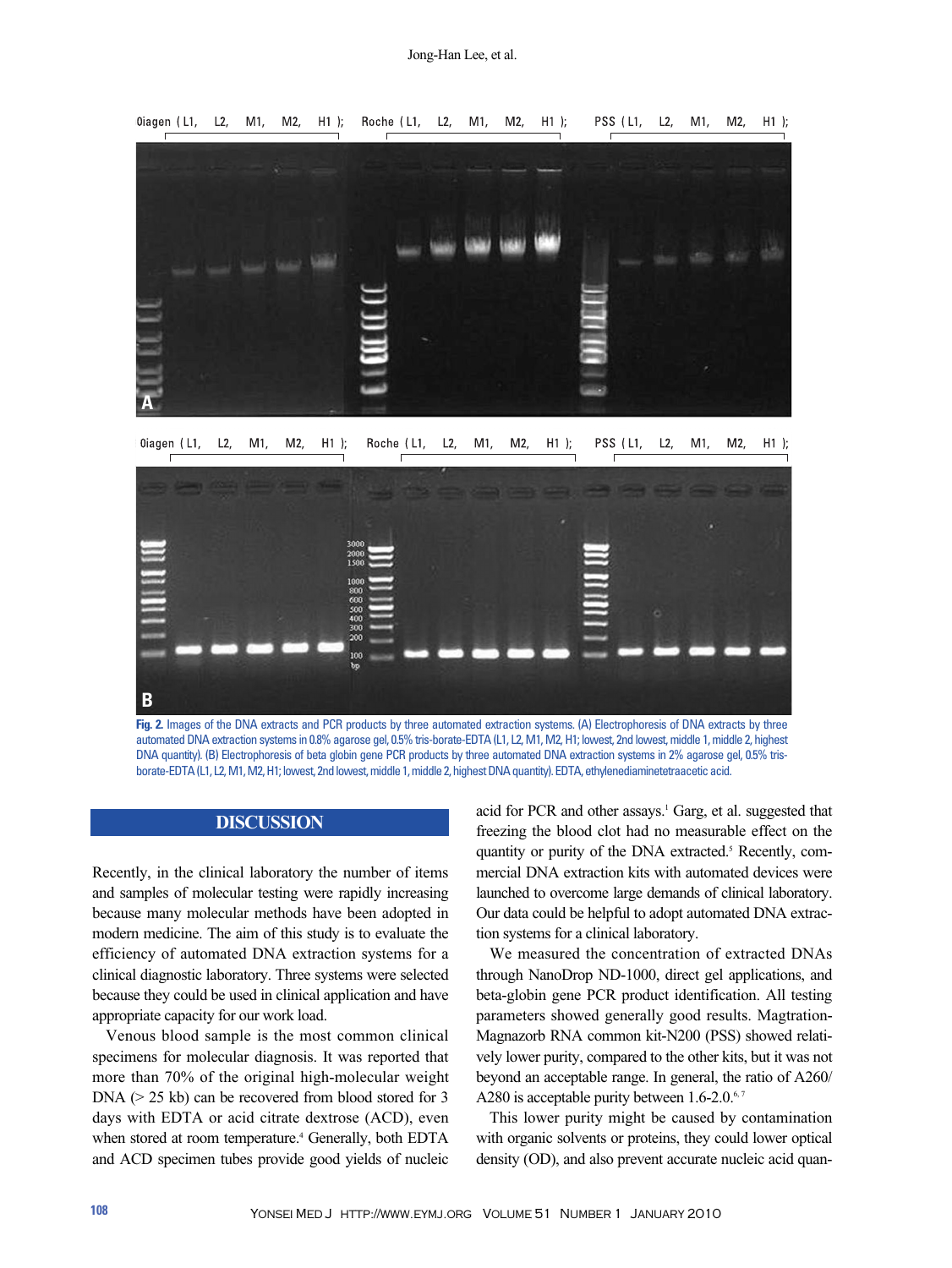

**Fig. 3.** Images of the DNA extracts and PCR products by three automated extraction systems. (A) Electrophoresis of DNA extracts from six sets of same samples by three automated DNA extraction systems in 0.8% agarose gel, 0.5% tris-borate-EDTA. (B) Electrophoresis of beta-globin gene PCR products from six sets of same samples by three automated DNA extraction systems in 2% agarose gel, 0.5% tris-borate-EDTA. Q, Qiagen; R, Roche; P, PSS; EDTA, ethylenediaminetetraacetic acid.

tification from the  $OD260$  reading.<sup>1</sup> In addition, crosscontamination might be caused because of an aerosol.<sup>8</sup> There are no published reports of contamination in the different comparative studies undertaken until now.<sup>9</sup> Other causes of low DNA purity may be due to handling error of the operator, internal error of the extraction kit, and DNA calculator. Prospective large scale studies are necessary to clarify whether this lower purity result using Magtration-Magnazorb RNA common kit-N200 (PSS) is due to contamination.

For efficient nucleic acid extraction from various specimens, some commercial nucleic acid extraction kits with automated instruments have been developed for clinical application.10-15 The choice of a nucleic acid extraction method depends on several factors, including assay targets (RNA/DNA-based), specimen type, sample throughput, laboratory workflow, cost, and the performance of the extraction system.<sup>16</sup>

The commercial nucleic acid extraction kits commonly

adopt magnetic bead or silica matrix technology with a spin column or vacuum system. In our study, two commercial nucleic acid extraction systems, MagNA Pure LC nucleic Acid Isolation Kit I (Roche) and Magtration-Magnazorb RNA common kit-N200 (PSS), were magnetic bead technologies. In addition, the other Qiagen QIAamp® Blood Mini Kit (Qiagen) uses spin-column technology for genomic DNA extraction. In Pearson's correlation coefficient comparison, extracted DNAs by QIAamp® Blood Mini Kit (Qiagen) showed medium positive correlation (r  $= 0.43$ ,  $p = 0.045$ ) with those by MagNA Pure LC nucleic Acid Isolation Kit I (Roche). Extracted DNAs by QIAamp® Blood Mini Kit (Qiagen) showed positive correlation  $(r =$ 0.6,  $p = 0.003$ ) with those by Magtration-Magnazorb RNA common kit-N200 (PSS). Extracted DNAs by MagNA Pure LC nucleic Acid Isolation Kit I (Roche) did not show statistically significant correlation ( $r = 0.39$ ,  $p = 0.069$ ) with those by Magtration-Magnazorb RNA common kit-N200 (PSS).